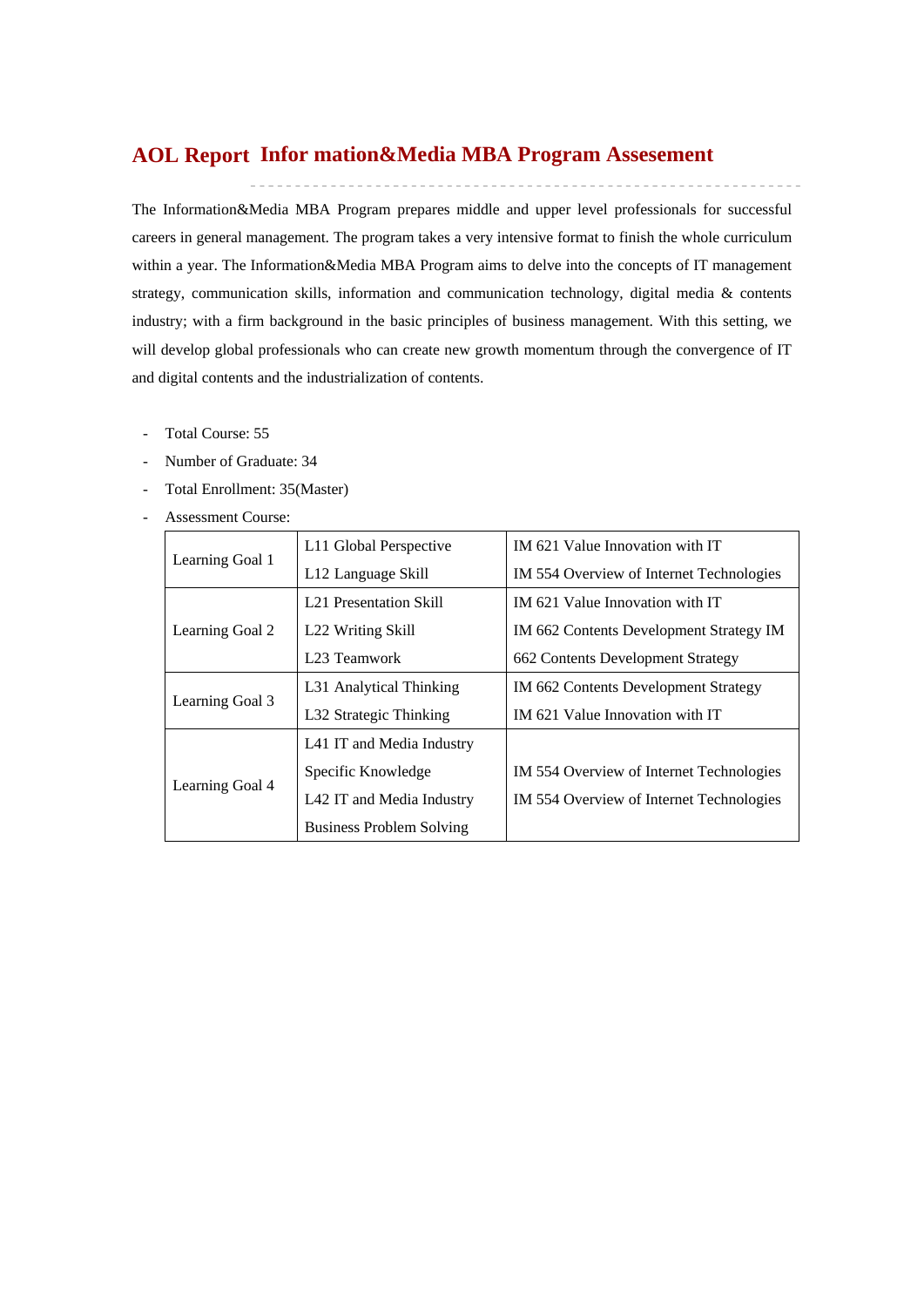# *Overview of assessment*

| <b>Information&amp;Media MBA Program Assessment: Learning Goal 1</b> |                  |                                         |  |  |  |  |  |
|----------------------------------------------------------------------|------------------|-----------------------------------------|--|--|--|--|--|
| Learning Goal: Our graduates will have a global perspective.         |                  |                                         |  |  |  |  |  |
| <b>Learning Objective</b>                                            | <b>Sample</b>    | <b>Methods</b>                          |  |  |  |  |  |
| (L11) Our students will understand global                            | Student enrolled | - (L11) Course-embedded                 |  |  |  |  |  |
| business issues and relate current issues to                         | in $IM621(N=43)$ | assignment evaluation by                |  |  |  |  |  |
| emerging business opportunities                                      |                  | faculty                                 |  |  |  |  |  |
| $(L12)$ our students will have command of                            | $IM554(N=9)$     | (L12) Course-embedded<br>$\blacksquare$ |  |  |  |  |  |
| business English or other language of major                          |                  | assignment evaluation by                |  |  |  |  |  |
| global market.                                                       |                  | faculty                                 |  |  |  |  |  |

Finding

**-** Using assessment rubric by faculty, average score for L11, L12 are 2.712, 2.741 respectively.

\* 1 (Fails to Meet Expectations) 2 (Meets Expectations) 3 (Exceed Expectation)

-L11, L12 meet expectations successfully.

### **Information&Media MBA Program Assessment: Learning Goal 2**

### **Learning Goal: our graduates will be effective communicators.**

| <b>Learning Objective</b>                                                                          | <b>Sample</b>                               | <b>Methods</b>                                                                   |
|----------------------------------------------------------------------------------------------------|---------------------------------------------|----------------------------------------------------------------------------------|
| (L21) Our students will deliver effective<br>presentation accompanied with proper media            | <b>Student enrolled</b><br>in $IM621(N=43)$ | - (L21) Course-embedded<br>presentation evaluation by<br>faculty                 |
| technology.<br>(L22) Our student will produce professional<br>business documents.                  | $IM662(N=21)$                               | - (L22) Course-embedded<br>assignment evaluation by                              |
| (L23) Our students will demonstrate effective<br>interpersonal communication in a team<br>setting. | $IM662(N=21)$                               | faculty<br>- (L23) Course-embedded<br>team presentation<br>evaluation by faculty |

### Finding

- Using assessment rubric by faculty, average scores for L21, L22, L23 are 2.601, 2.304, 2.444 respectively (meet the expectation).

\* 1 (Fails to Meet Expectations) 2 (Meets Expectations) 3 (Exceed Expectation)

- Most Information&Media MBA students have powerful leadership and building teamwork.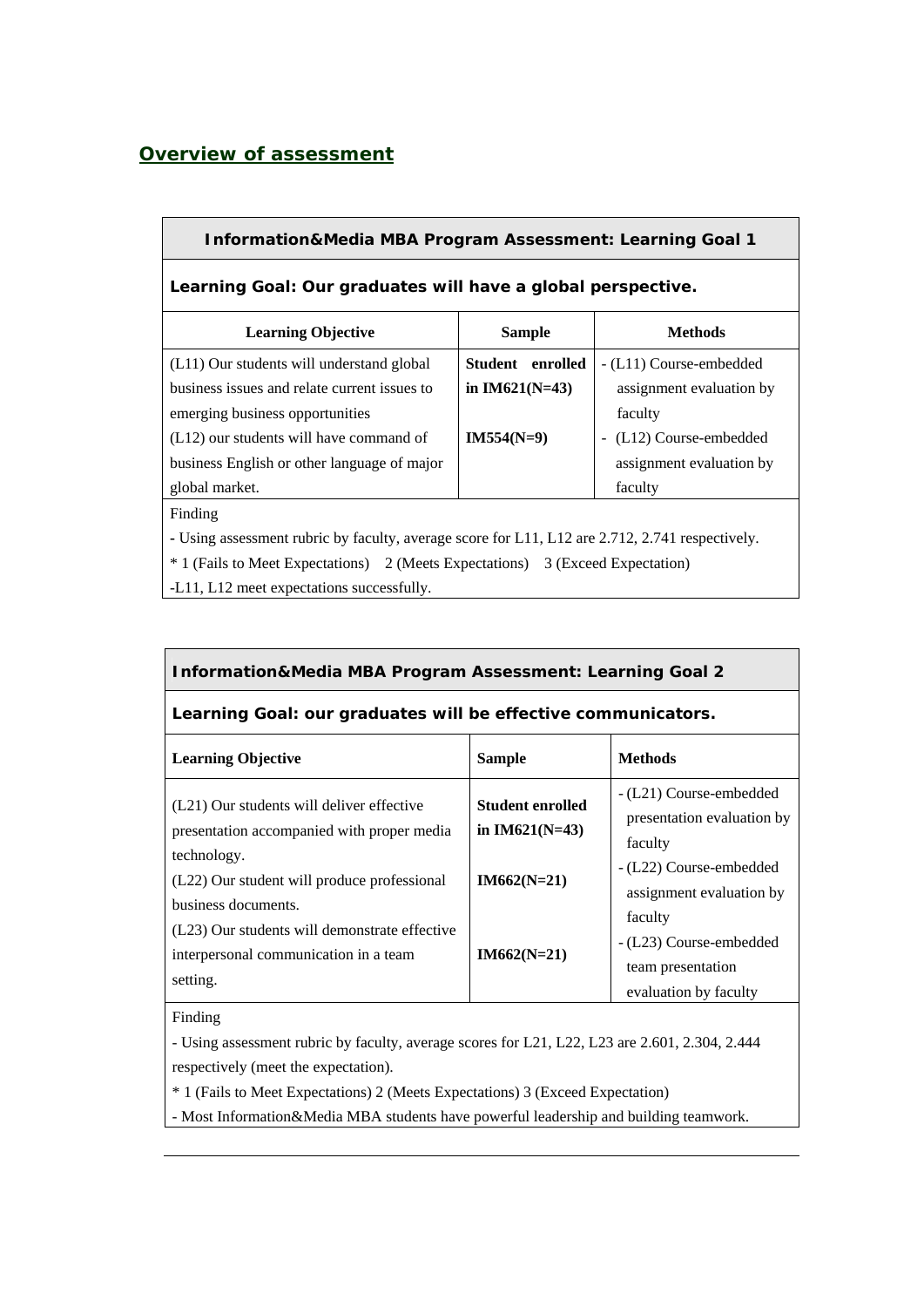### **Information&Media MBA Program Assessment: Learning Goal 3**

**Learning Goal: Our graduates will be able to strategically analyze business cases and integrate different disciplines in solving business problems.**

| <b>Learning Objective</b>                                                                                                                                                                                                          | <b>Sample</b>                                                | Methods                                                                                                                 |
|------------------------------------------------------------------------------------------------------------------------------------------------------------------------------------------------------------------------------------|--------------------------------------------------------------|-------------------------------------------------------------------------------------------------------------------------|
| (L31) Our students will use appropriate<br>analytical techniques to solve business<br>problems and will demonstrate the ability of<br>sound business judgment<br>(L32) Our students will synthesize different<br>discipline areas. | <b>Student enrolled in</b><br>$IM662(N=21)$<br>$IM621(N=43)$ | - (L31) Course-embedded<br>test evaluation by faculty<br>- (L32) Course-embedded<br>assignment evaluation by<br>faculty |

Finding

**-** Using assessment rubric by faculty, average scores for L31, L32 are 2.517, 2.484 respectively.

\* 1 (Fails to Meet Expectations) 2 (Meets Expectations) 3 (Exceed Expectation)

**-** L31, L32 meet expectations successfully.

## **Information&Media MBA Program Assessment: Learning Goal 4**

**Learning Goal: Our graduates will develop professional skills and exhibit professional competencies.** 

| <b>Learning Objective</b>                                                                                                                                                                                                | <b>Sample</b>                       | <b>Methods</b>                                                                                                                                  |
|--------------------------------------------------------------------------------------------------------------------------------------------------------------------------------------------------------------------------|-------------------------------------|-------------------------------------------------------------------------------------------------------------------------------------------------|
| (L41) Our students will build<br>IT/Media industry specific<br>knowledge and understand the key<br>issues.<br>(L42)Our students will apply domain<br>expertise to the business problems in<br>the IT and Media Industry. | Student enrolled in<br>$IM554(N=9)$ | (L41) Course-embedded test<br>$\qquad \qquad$<br>evaluation by faculty<br>(L42) Course-embedded test<br>$\overline{a}$<br>evaluation by faculty |

Finding

**-** Using assessment rubric by faculty, average scores for L41, L42 are 2.611, 2.111 respectively.

\* 1 (Fails to Meet Expectations) 2 (Meets Expectations) 3 (Exceed Expectation)

**-** L41, L42 meet expectations successfully.

- Most Information&Media MBA students have expert concepts of IT management strategy, communication skills, information and communication technology, digital media & contents industry.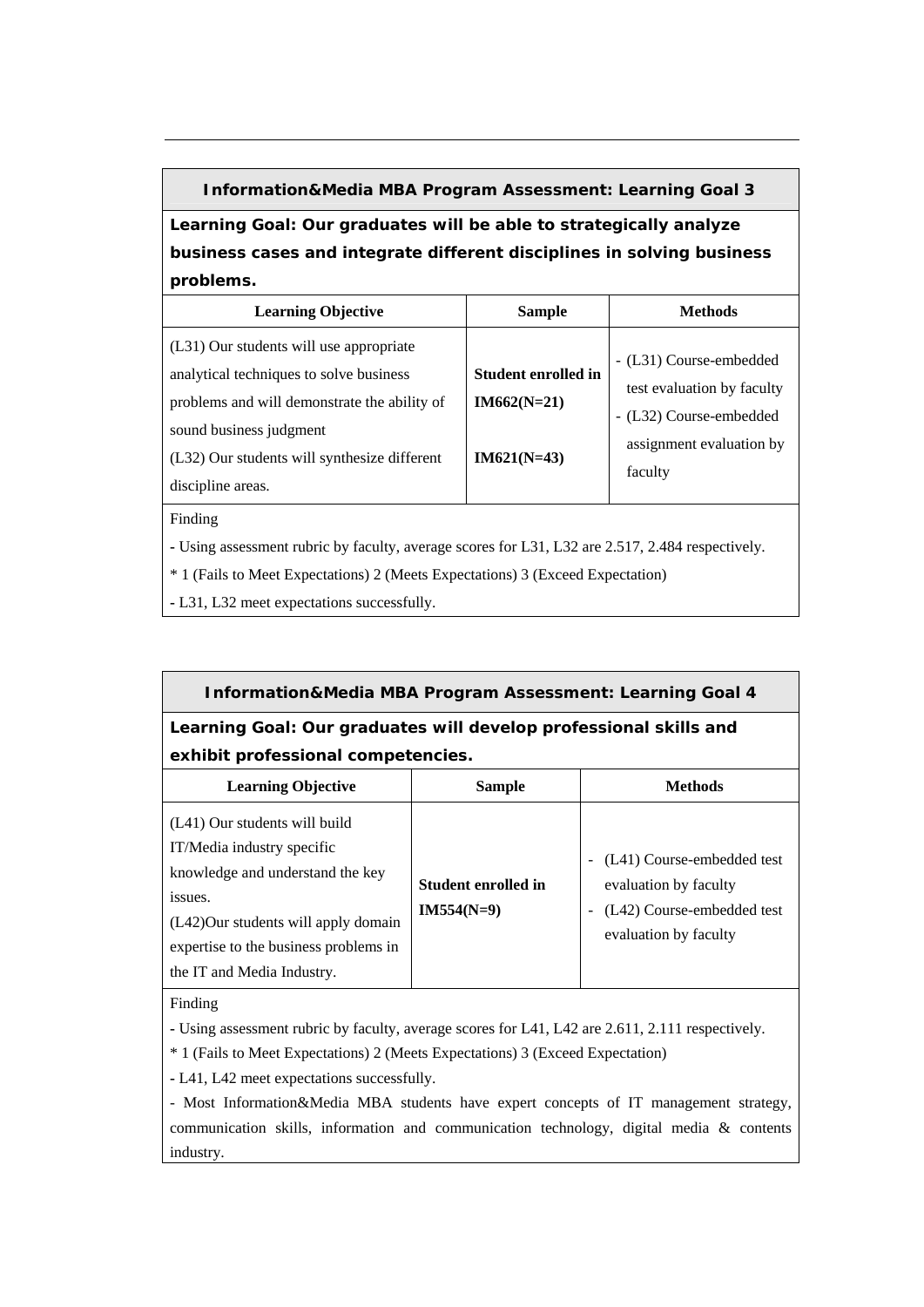# *Data Analysis and Results*

|                | Assessment Learning Goal 1(L11): IM621 (N=43)                                            |                              |                                                            |                         |                                                        |  |  |  |  |
|----------------|------------------------------------------------------------------------------------------|------------------------------|------------------------------------------------------------|-------------------------|--------------------------------------------------------|--|--|--|--|
|                | <b>Global Perspective</b>                                                                |                              |                                                            |                         |                                                        |  |  |  |  |
|                | $L11$ :<br>Skills to define global business issues and relate these to emerging business |                              |                                                            |                         |                                                        |  |  |  |  |
| Student        |                                                                                          |                              | opportunities                                              |                         |                                                        |  |  |  |  |
| Number         | Identification<br>of global issues                                                       | Analysis of<br>global issues | Application of<br>analysis to global<br>business situation | Cultural<br>differences | <b>Business Ethics</b><br>and Social<br>Responsibility |  |  |  |  |
| 1              | $\mathsf{3}$                                                                             | 3                            | 3                                                          | $\overline{2}$          | $\overline{2}$                                         |  |  |  |  |
| $\overline{2}$ | 3                                                                                        | 3                            | 3                                                          | 2                       | 3                                                      |  |  |  |  |
| $\mathfrak{Z}$ | 3                                                                                        | $\overline{2}$               | 3                                                          | 3                       | 3                                                      |  |  |  |  |
| $\overline{4}$ | $\mathsf{3}$                                                                             | 3                            | 3                                                          | 3                       | $\overline{2}$                                         |  |  |  |  |
| 5              | $\mathsf{3}$                                                                             | 3                            | 2                                                          | 2                       | 3                                                      |  |  |  |  |
| 6              | $\overline{2}$                                                                           | $\overline{2}$               | 3                                                          | 3                       | $\overline{3}$                                         |  |  |  |  |
| 7              | $\mathsf{3}$                                                                             | 3                            | 3                                                          | 3                       | 3                                                      |  |  |  |  |
| $\,8\,$        | $\overline{3}$                                                                           | 3                            | $\overline{2}$                                             | $\overline{2}$          | 3                                                      |  |  |  |  |
| 9              | $\overline{2}$                                                                           | $\overline{2}$               | 3                                                          | 3                       | $\overline{2}$                                         |  |  |  |  |
| 10             | 3                                                                                        | 3                            | 3                                                          | 3                       | 3                                                      |  |  |  |  |
| 11             | $\mathsf{3}$                                                                             | $\overline{2}$               | 3                                                          | 3                       | 3                                                      |  |  |  |  |
| 12             | $\overline{2}$                                                                           | 3                            | 3                                                          | 3                       | 3                                                      |  |  |  |  |
| 13             | 3                                                                                        | 3                            | 3                                                          | 3                       | $\overline{2}$                                         |  |  |  |  |
| 14             | 3                                                                                        | $\overline{2}$               | $\overline{2}$                                             | 3                       | 3                                                      |  |  |  |  |
| 15             | $\overline{2}$                                                                           | 2                            | 3                                                          | 3                       | 3                                                      |  |  |  |  |
| 16             | 3                                                                                        | $\overline{2}$               | 3                                                          | 3                       | 3                                                      |  |  |  |  |
| 17             | $\mathsf{3}$                                                                             | 3                            | 3                                                          | 3                       | 3                                                      |  |  |  |  |
| $18\,$         | $\overline{\mathbf{c}}$                                                                  | 3                            | 2                                                          | 3                       | 3                                                      |  |  |  |  |
| 19             | $\mathsf{3}$                                                                             | $\mathsf{3}$                 | $\mathsf{3}$                                               | $\overline{2}$          | $\overline{2}$                                         |  |  |  |  |
| $20\,$         | $\mathbf{3}$                                                                             | $\overline{2}$               | $\mathbf{3}$                                               | $\mathbf{3}$            | $\overline{2}$                                         |  |  |  |  |
| 21             | $\overline{2}$                                                                           | $\overline{2}$               | 3                                                          | $\mathbf{3}$            | $\overline{2}$                                         |  |  |  |  |
| $22\,$         | $\mathbf{3}$                                                                             | $\mathsf{3}$                 | $\mathbf{3}$                                               | 3                       | $\overline{2}$                                         |  |  |  |  |
| 23             | 3                                                                                        | $\mathbf{3}$                 | $\overline{2}$                                             | 3                       | $\mathbf{3}$                                           |  |  |  |  |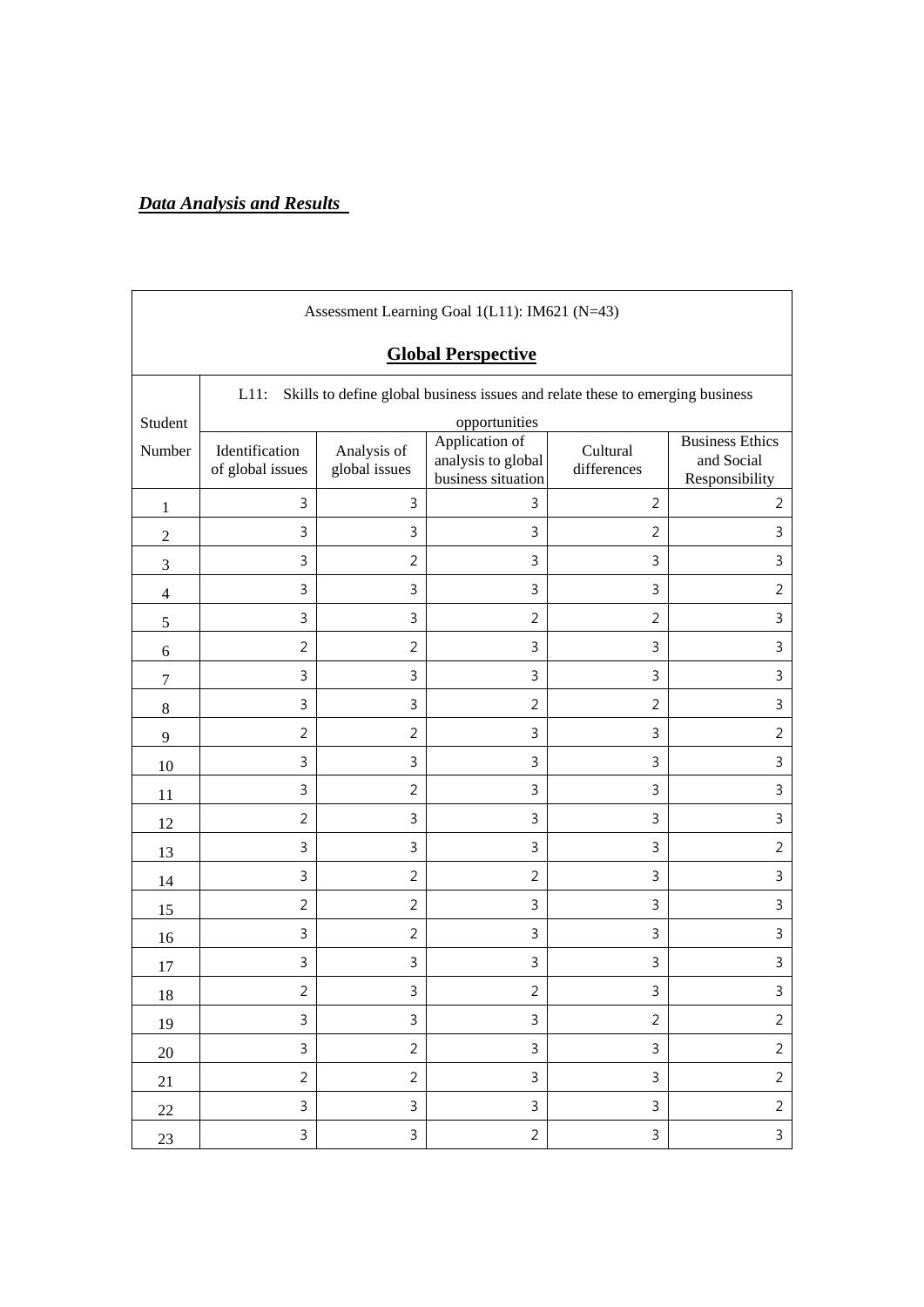| 24                  | $\overline{2}$ | $\overline{2}$   | $\mathsf 3$               | 3              | $\overline{2}$   |
|---------------------|----------------|------------------|---------------------------|----------------|------------------|
| 25                  | 3              | 3                | $\mathsf{3}$              | $\overline{2}$ | $\overline{2}$   |
| $26\,$              | $\overline{2}$ | 3                | $\overline{2}$            | $\mathsf{3}$   | $\overline{2}$   |
| $27\,$              | $\mathsf 3$    | $\overline{3}$   | $\mathsf{3}$              | 3              | $\overline{3}$   |
| $28\,$              | $\mathsf{3}$   | $\overline{3}$   | $\overline{2}$            | $\overline{3}$ | $\overline{2}$   |
| 29                  | $\overline{2}$ | $\overline{2}$   | $\mathsf{3}$              | 3              | $\overline{3}$   |
| $30\,$              | $\mathsf{3}$   | $\overline{3}$   | $\overline{2}$            | $\overline{2}$ | $\overline{3}$   |
| 31                  | $\mathsf{3}$   | $\overline{2}$   | $\mathsf{3}$              | $\overline{3}$ | $\overline{2}$   |
| $32\,$              | $\overline{2}$ | $\overline{3}$   | $\sqrt{2}$                | $\overline{3}$ | $\overline{3}$   |
| 33                  | 3              | $\overline{2}$   | $\mathsf 3$               | $\overline{3}$ | $\overline{3}$   |
| 34                  | $\overline{2}$ | 3                | $\mathsf 3$               | 3              | $\mathsf{3}$     |
| $35\,$              | $\overline{3}$ | 3                | $\overline{2}$            | $\overline{2}$ | $\mathsf{3}$     |
| 36                  | $\mathsf{3}$   | $\overline{3}$   | $\overline{2}$            | $\overline{2}$ | $\overline{3}$   |
| 37                  | $\sqrt{2}$     | $\overline{2}$   | $\mathsf{3}$              | $\overline{3}$ | $\overline{3}$   |
| 38                  | $\mathsf{3}$   | $\overline{3}$   | $\mathsf{3}$              | $\overline{3}$ | $\overline{3}$   |
| 39                  | $\mathsf 3$    | 3                | $\ensuremath{\mathsf{3}}$ | $\mathsf 3$    | $\overline{3}$   |
| $40\,$              | $\overline{2}$ | 3                | $\mathsf 3$               | $\overline{2}$ | $\overline{2}$   |
| 41                  | $\mathsf{3}$   | $\overline{3}$   | $\mathsf{3}$              | 3              | $\overline{3}$   |
| $42\,$              | $\overline{3}$ | $\overline{3}$   | $\mathsf{3}$              | $\overline{3}$ | $\overline{3}$   |
| 43                  | $\overline{3}$ | $\mathsf{3}$     | $\overline{3}$            | $\overline{3}$ | $\overline{3}$   |
| 3 Total             | 30             | 29               | 32                        | 33             | 29               |
| $2\ \mathrm{Total}$ | 13             | $14\,$           | $11\,$                    | $10\,$         | 14               |
| $1\ \mathrm{Total}$ | $\mbox{O}$     | $\boldsymbol{0}$ | $\mbox{O}$                | $\mbox{O}$     | $\boldsymbol{0}$ |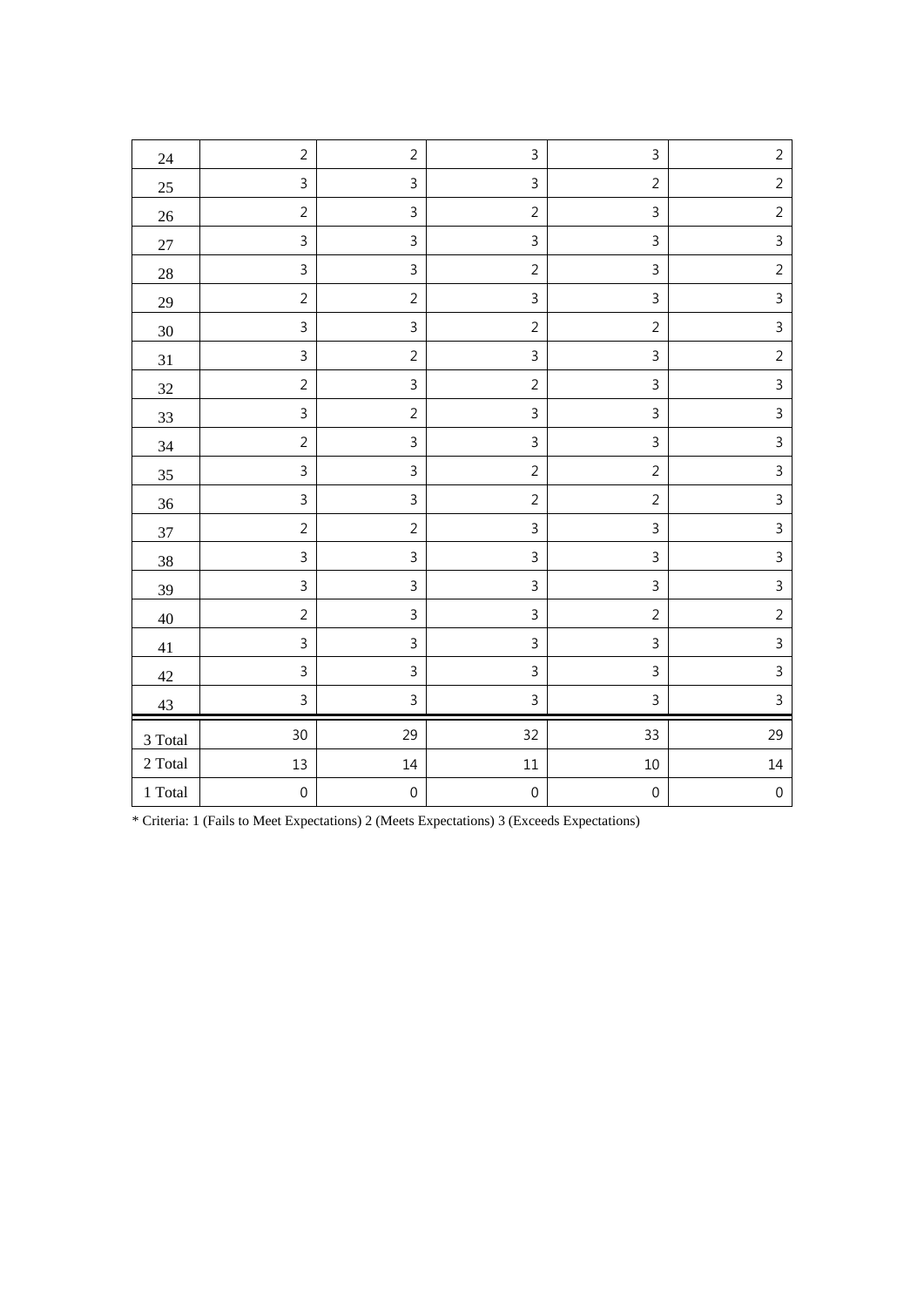| Assessment Learning Goal 1(L12): IM554 (N=9)<br><b>Global Perspective</b> |                |                                                   |                |  |  |  |  |
|---------------------------------------------------------------------------|----------------|---------------------------------------------------|----------------|--|--|--|--|
| Student                                                                   | Knowledge      | L12: Command of business English<br>Comprehension | Communication  |  |  |  |  |
| Number                                                                    |                |                                                   |                |  |  |  |  |
| 1                                                                         | 3              | 3                                                 | 3              |  |  |  |  |
| $\overline{2}$                                                            | 2              | 3                                                 | 3              |  |  |  |  |
| 3                                                                         | $\overline{2}$ | 3                                                 | $\overline{2}$ |  |  |  |  |
| $\overline{4}$                                                            | $\overline{2}$ | 3                                                 | $\overline{2}$ |  |  |  |  |
| 5                                                                         | $\overline{2}$ | 3                                                 | $\overline{2}$ |  |  |  |  |
| 6                                                                         | 3              | 3                                                 | 3              |  |  |  |  |
| 7                                                                         | 3              | 3                                                 | 3              |  |  |  |  |
| 8                                                                         | 3              | 3                                                 | 3              |  |  |  |  |
| 9                                                                         | 3              | 3                                                 | 3              |  |  |  |  |
| $3$ Total $\,$                                                            | 5              | 9                                                 | 6              |  |  |  |  |
| 2 Total                                                                   | $\overline{4}$ | $\mathbf 0$                                       | 3              |  |  |  |  |
| 1 Total                                                                   | 0              | $\mathbf 0$                                       | 0              |  |  |  |  |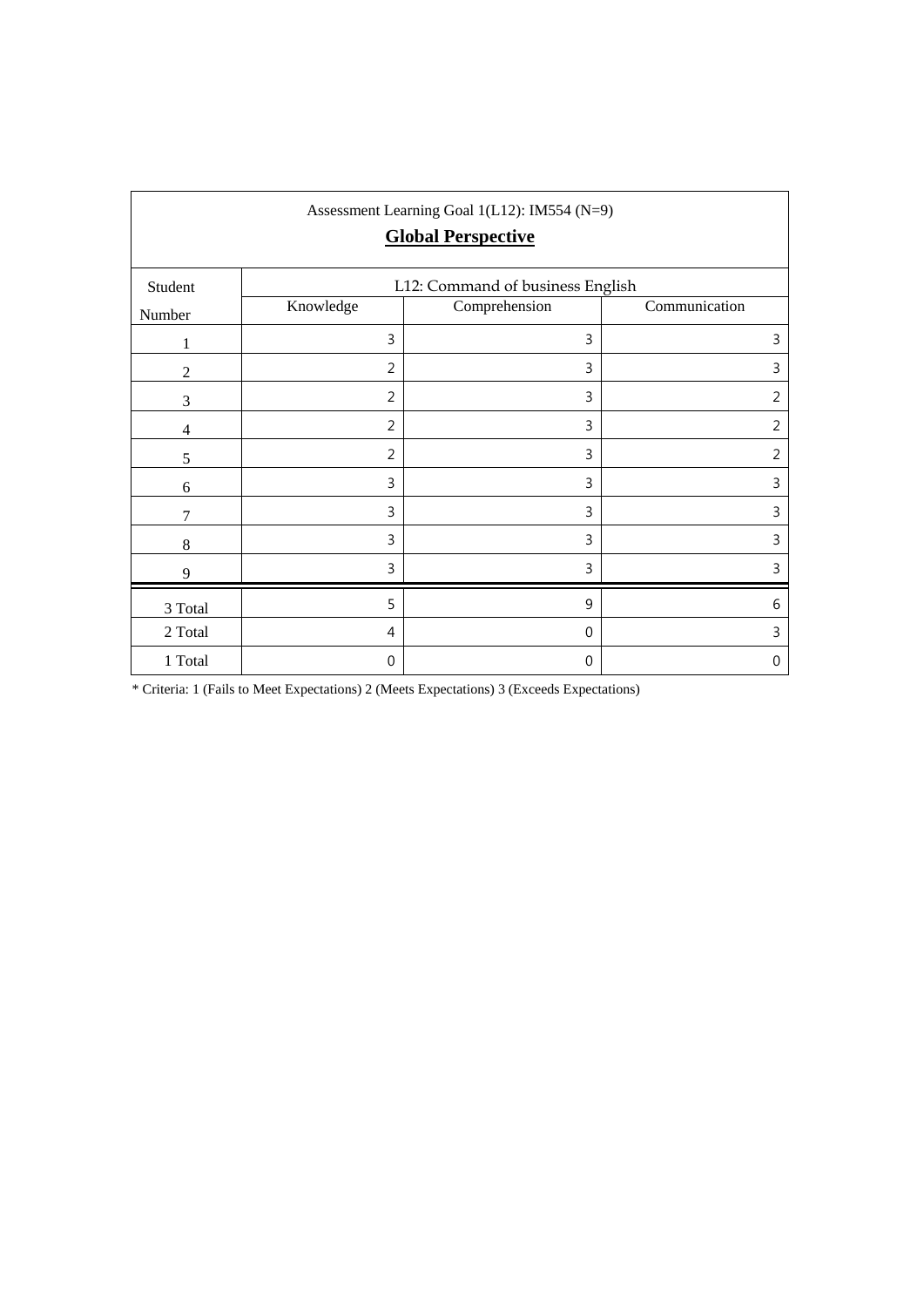| Assessment Learning Goal 2(L21): IM621 (N=43) |                                |                      |                              |                |                           |                                              |                                   |  |  |
|-----------------------------------------------|--------------------------------|----------------------|------------------------------|----------------|---------------------------|----------------------------------------------|-----------------------------------|--|--|
|                                               | Communication                  |                      |                              |                |                           |                                              |                                   |  |  |
|                                               | <b>L21: Presentation Skill</b> |                      |                              |                |                           |                                              |                                   |  |  |
| Student<br>Number                             | Organization                   | Quality of<br>slides | Voice<br>quality and<br>pace | Mannerisms     | Profession-<br>alism      | Use of<br>media/rap<br>port with<br>audience | Ability to<br>answer<br>questions |  |  |
| $\mathbf{1}$                                  | $\mathsf 3$                    | $\overline{2}$       | 3                            | 3              | $\mathsf 3$               | $\overline{2}$                               | $\mathsf 3$                       |  |  |
| $\sqrt{2}$                                    | $\mathsf 3$                    | $\mathbf{3}$         | 3                            | $\overline{2}$ | $\mathsf 3$               | $\mathbf{3}$                                 | $\mathsf 3$                       |  |  |
| $\mathfrak{Z}$                                | $\mathsf 3$                    | $\overline{2}$       | $\mathbf{3}$                 | 3              | $\mathsf{3}$              | $\mathsf 3$                                  | $\sqrt{2}$                        |  |  |
| $\overline{4}$                                | $\overline{2}$                 | $\overline{3}$       | 3                            | 3              | $\mathsf 3$               | $\overline{2}$                               | $\overline{2}$                    |  |  |
| 5                                             | $\mathsf{3}$                   | $\overline{2}$       | $\overline{2}$               | $\overline{2}$ | $\overline{2}$            | $\mathbf{3}$                                 | $\overline{2}$                    |  |  |
| 6                                             | $\mathsf 3$                    | $\mathsf{3}$         | $\overline{2}$               | $\overline{2}$ | $\mathsf 3$               | $\mathsf 3$                                  | $\overline{2}$                    |  |  |
| $\boldsymbol{7}$                              | $\mathsf{3}$                   | $\mathsf{3}$         | 3                            | 3              | 3                         | $\mathsf{3}$                                 | $\mathsf 3$                       |  |  |
| $8\,$                                         | $\overline{2}$                 | $\mathsf{3}$         | $\overline{2}$               | 3              | $\overline{2}$            | $\overline{2}$                               | $\sqrt{2}$                        |  |  |
| $\overline{9}$                                | $\overline{2}$                 | $\mathsf{3}$         | $\overline{2}$               | 3              | $\overline{2}$            | $\mathbf{3}$                                 | $\overline{2}$                    |  |  |
| 10                                            | $\overline{2}$                 | $\mathsf{3}$         | $\overline{2}$               | 3              | $\mathsf 3$               | $\mathbf{3}$                                 | $\overline{3}$                    |  |  |
| 11                                            | 3                              | $\mathsf 3$          | $\mathbf{3}$                 | $\overline{2}$ | $\mathsf 3$               | $\mathsf 3$                                  | $\mathsf 3$                       |  |  |
| 12                                            | $\mathsf 3$                    | $\mathbf{3}$         | $\overline{2}$               | $\overline{2}$ | $\overline{2}$            | $\mathsf{3}$                                 | $\overline{2}$                    |  |  |
| 13                                            | $\mathsf 3$                    | $\mathsf{3}$         | $\overline{2}$               | 3              | $\overline{2}$            | $\mathsf 3$                                  | $\overline{2}$                    |  |  |
| 14                                            | $\mathsf 3$                    | $\mathsf 3$          | $\overline{3}$               | $\overline{2}$ | $\overline{2}$            | $\overline{2}$                               | $\overline{2}$                    |  |  |
| 15                                            | $\mathsf{3}$                   | $\mathbf{3}$         | $\overline{2}$               | 3              | $\overline{2}$            | $\overline{2}$                               | $\overline{2}$                    |  |  |
| 16                                            | $\overline{2}$                 | $\overline{2}$       | $\overline{2}$               | 3              | $\mathsf 3$               | $\mathbf{3}$                                 | $\mathsf 3$                       |  |  |
| 17                                            | $\ensuremath{\mathsf{3}}$      | $\mathsf{3}$         | $\mathbf{3}$                 | 3              | $\overline{2}$            | $\mathsf 3$                                  | $\overline{2}$                    |  |  |
| 18                                            | $\sqrt{2}$                     | $\mathsf{3}$         | 3                            | $\overline{c}$ | $\sqrt{2}$                | $\mathsf{3}$                                 | $\mathsf{3}$                      |  |  |
| 19                                            | $\mathbf{3}$                   | $\mathsf{3}$         | $\overline{2}$               | $\mathbf{3}$   | $\mathbf{3}$              | $\mathbf{3}$                                 | $\overline{2}$                    |  |  |
| 20                                            | $\mathbf{3}$                   | $\mathsf{3}$         | $\overline{2}$               | $\overline{2}$ | $\mathbf{3}$              | $\overline{2}$                               | $\mathsf{3}$                      |  |  |
| 21                                            | $\mathbf{3}$                   | $\mathbf{3}$         | $\mathbf{3}$                 | $\mathbf{3}$   | $\mathbf{3}$              | $\mathbf{3}$                                 | $\overline{2}$                    |  |  |
| 22                                            | $\mathbf{3}$                   | $\overline{2}$       | $\mathbf{3}$                 | $\mathsf{3}$   | $\mathbf{3}$              | $\mathbf{3}$                                 | $\sqrt{2}$                        |  |  |
| 23                                            | $\overline{2}$                 | $\overline{2}$       | $\overline{2}$               | $\overline{2}$ | $\overline{2}$            | $\mathbf{3}$                                 | $\mathfrak{Z}$                    |  |  |
| 24                                            | $\mathbf{3}$                   | $\mathsf{3}$         | $\overline{2}$               | $\mathsf{3}$   | $\overline{2}$            | $\overline{2}$                               | $\mathfrak{Z}$                    |  |  |
| 25                                            | $\mathsf{3}$                   | $\mathsf{3}$         | $\mathsf{3}$                 | $\mathsf{3}$   | $\mathsf 3$               | $\overline{2}$                               | $\sqrt{2}$                        |  |  |
| 26                                            | $\overline{2}$                 | $\mathsf{3}$         | $\mathsf{3}$                 | $\overline{2}$ | $\overline{2}$            | $\mathbf{3}$                                 | $\sqrt{2}$                        |  |  |
| 27                                            | $\mathsf{3}$                   | $\mathbf{3}$         | $\overline{2}$               | $\overline{2}$ | $\ensuremath{\mathsf{3}}$ | $\mathbf{3}$                                 | $\mathsf{3}$                      |  |  |
| $28\,$                                        | $\mathsf{3}$                   | $\overline{2}$       | $\overline{2}$               | $\mathbf{3}$   | $\sqrt{2}$                | $\mathsf 3$                                  | $\mathsf{3}$                      |  |  |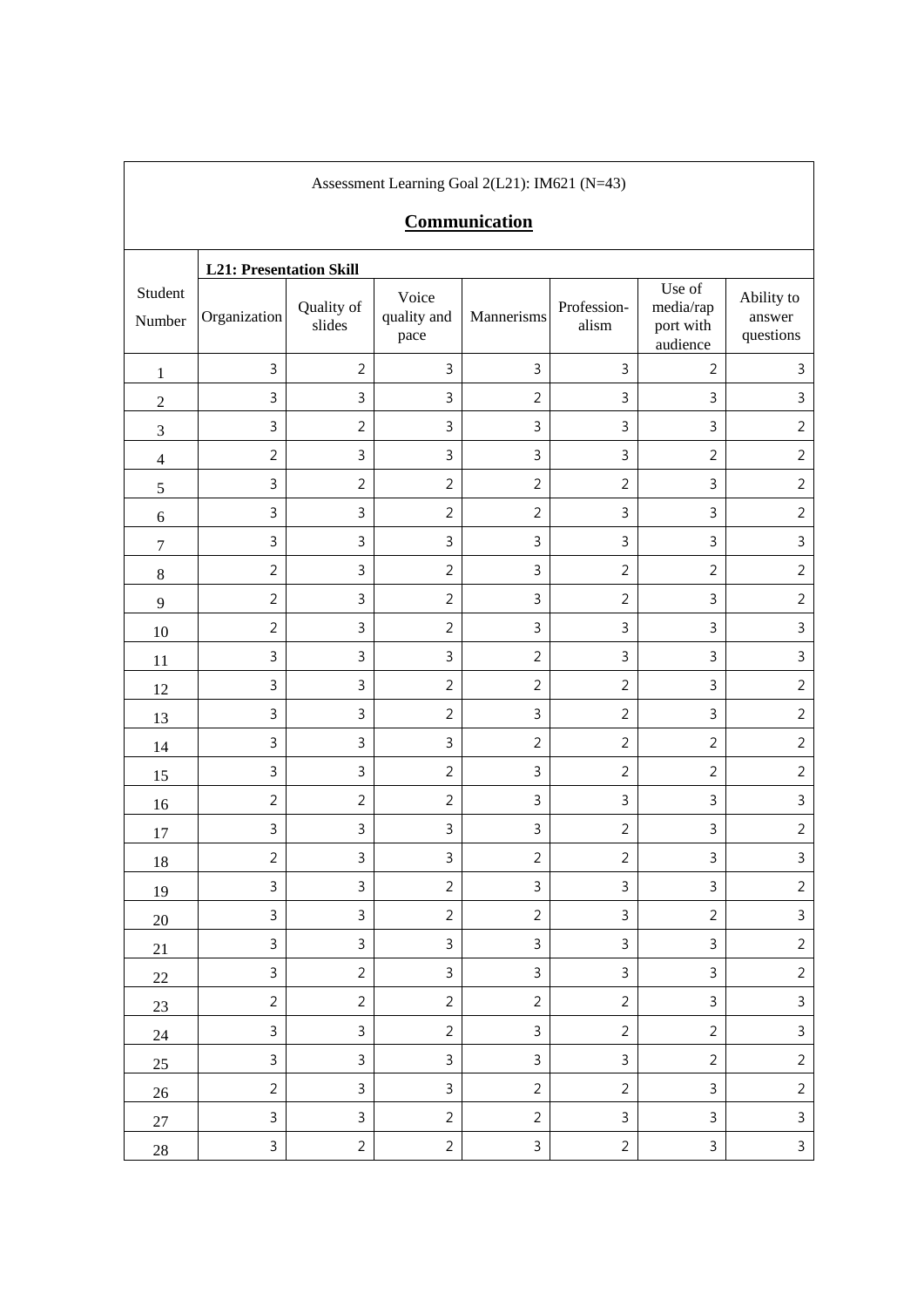|                         | 3                | $\overline{2}$   | 3                | $\mathsf{3}$     | $\overline{2}$   | 3                | $\overline{2}$   |
|-------------------------|------------------|------------------|------------------|------------------|------------------|------------------|------------------|
| 29                      |                  |                  |                  |                  |                  |                  |                  |
| $30\,$                  | $\overline{2}$   | 3                | 3                | $\overline{2}$   | 3                | 3                | $\overline{2}$   |
| 31                      | 3                | $\overline{2}$   | $\overline{2}$   | $\overline{2}$   | $\overline{2}$   | $\overline{2}$   | 3                |
| 32                      | $\overline{2}$   | $\mathsf{3}$     | $\overline{2}$   | $\overline{3}$   | $\overline{2}$   | $\overline{2}$   | 3                |
| 33                      | $\overline{3}$   | $\mathsf{3}$     | 3                | $\mathsf{3}$     | 3                | 3                | $\overline{2}$   |
| 34                      | 3                | $\overline{2}$   | 3                | $\mathsf{3}$     | 3                | 3                | $\overline{2}$   |
| 35                      | $\overline{2}$   | $\overline{2}$   | 3                | $\overline{2}$   | $\overline{2}$   | $\overline{2}$   | $\overline{2}$   |
| 36                      | 3                | $\mathbf{3}$     | 3                | $\overline{2}$   | $\overline{2}$   | 3                | 3                |
| 37                      | 3                | 3                | 3                | $\mathsf{3}$     | 3                | 3                | $\overline{2}$   |
| 38                      | $\overline{2}$   | 3                | 3                | $\mathsf{3}$     | 3                | 3                | $\overline{2}$   |
| 39                      | 3                | 3                | 3                | $\mathsf{3}$     | $\overline{2}$   | 3                | $\overline{2}$   |
| 40                      | $\overline{c}$   | $\overline{2}$   | $\overline{2}$   | $\mathsf{3}$     | $\overline{2}$   | 3                | 3                |
| 41                      | 3                | $\overline{2}$   | $\mathbf{3}$     | $\mathsf 3$      | 3                | 3                | 3                |
| 42                      | 3                | 3                | 3                | $\overline{3}$   | $\overline{3}$   | $\overline{2}$   | $\overline{2}$   |
| 43                      | 3                | 3                | $\mathsf 3$      | $\sqrt{2}$       | $\overline{2}$   | $\overline{2}$   | $\overline{2}$   |
| Total<br>3              | 30               | 30               | 25               | 27               | 22               | $30\,$           | $17\,$           |
| Total<br>$\overline{2}$ | 13               | 13               | $18\,$           | 16               | 21               | 13               | 26               |
| Total<br>1              | $\boldsymbol{0}$ | $\boldsymbol{0}$ | $\boldsymbol{0}$ | $\boldsymbol{0}$ | $\boldsymbol{0}$ | $\boldsymbol{0}$ | $\boldsymbol{0}$ |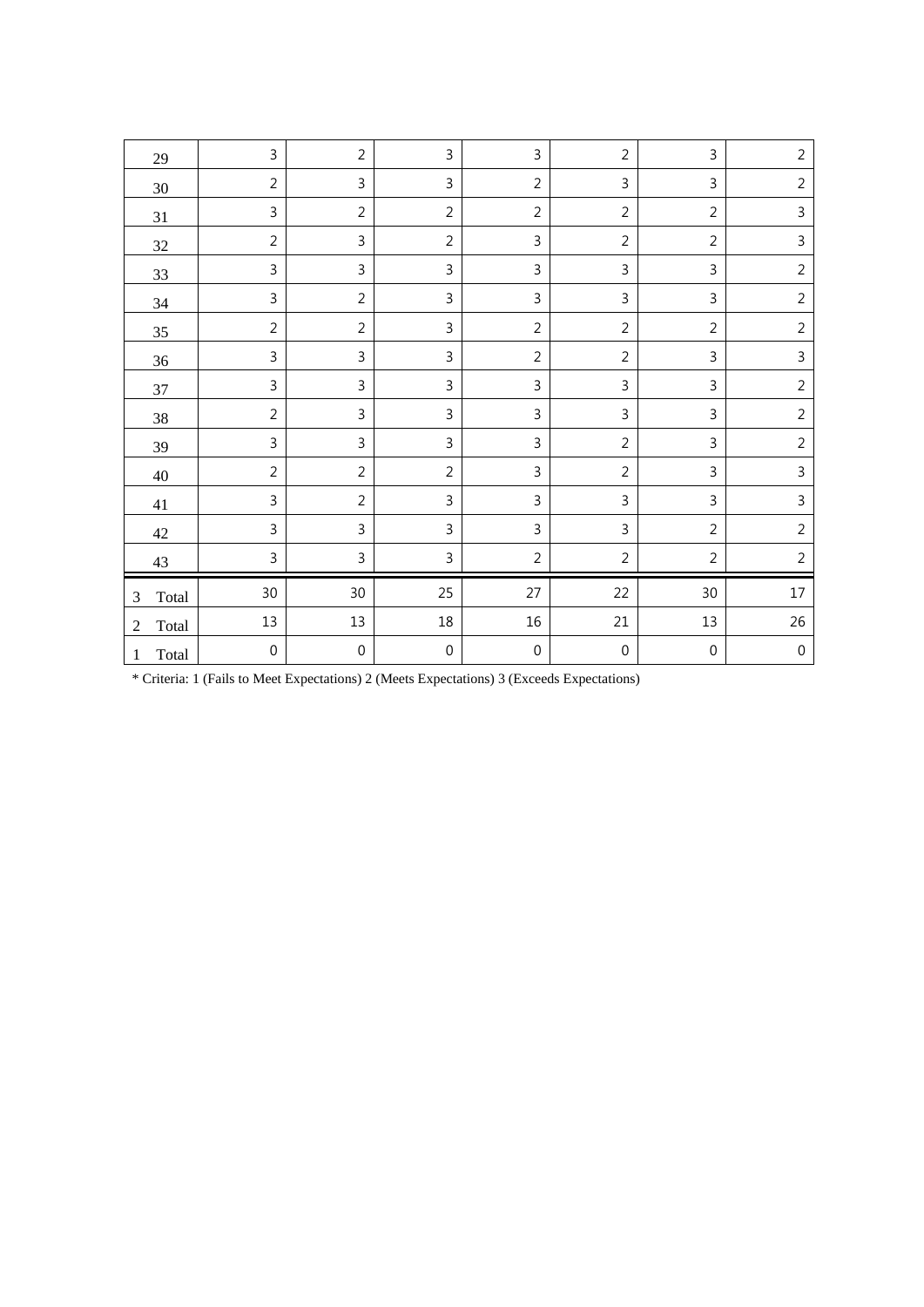| Assessment Learning Goal 2(L22): IM662 (N=21)<br>Communication |                                            |                                                  |                                       |                           |                           |                      |                                          |                      |
|----------------------------------------------------------------|--------------------------------------------|--------------------------------------------------|---------------------------------------|---------------------------|---------------------------|----------------------|------------------------------------------|----------------------|
|                                                                | L22: Writing Skill                         |                                                  |                                       |                           |                           |                      |                                          |                      |
| Student<br>Number                                              | Clear<br>introduction<br>and<br>background | Discipline-<br>related<br>concepts and<br>issues | Internally<br>consistent<br>arguments | Logic and<br>organization | Consistent<br>conclusions | Style and<br>grammar | Effective<br>literature<br>search skills | Documents<br>sources |
| $\mathbf{1}$                                                   | 3                                          | 3                                                | $\overline{c}$                        | $\overline{2}$            | $\overline{2}$            | $\mathbf 1$          | 3                                        | 3                    |
| $\sqrt{2}$                                                     | $\overline{2}$                             | $\overline{2}$                                   | $\overline{c}$                        | $\overline{c}$            | $\overline{2}$            | $\overline{2}$       | $\overline{2}$                           | $\overline{2}$       |
| 3                                                              | 3                                          | 3                                                | $\overline{c}$                        | $\overline{c}$            | 3                         | $\sqrt{2}$           | 3                                        | $\mathbf{3}$         |
| $\overline{4}$                                                 | 3                                          | $\overline{2}$                                   | 3                                     | $\overline{2}$            | $\overline{2}$            | $\mathbf 1$          | $\overline{2}$                           | $\overline{2}$       |
| 5                                                              | $\overline{c}$                             | 3                                                | $\overline{c}$                        | 3                         | $\overline{c}$            | $\overline{2}$       | 3                                        | $\overline{2}$       |
| 6                                                              | $\overline{2}$                             | 3                                                | $\overline{2}$                        | $\overline{2}$            | $\overline{2}$            | $\overline{2}$       | $\overline{2}$                           | $\overline{2}$       |
| $\boldsymbol{7}$                                               | 3                                          | $\overline{c}$                                   | $\overline{c}$                        | $\overline{2}$            | $\overline{2}$            | $\mathbf{1}$         | 3                                        | $\mathsf 3$          |
| $8\,$                                                          | 3                                          | 3                                                | $\overline{c}$                        | $\overline{2}$            | 3                         | $\overline{2}$       | 3                                        | $\mathsf{3}$         |
| 9                                                              | $\overline{2}$                             | $\overline{2}$                                   | $\overline{c}$                        | 3                         | $\overline{2}$            | $\mathbf 1$          | $\overline{2}$                           | $\overline{c}$       |
| 10                                                             | 2                                          | $\overline{c}$                                   | $\overline{c}$                        | $\overline{2}$            | $\overline{2}$            | $\overline{2}$       | 3                                        | $\overline{2}$       |
| 11                                                             | 3                                          | $\overline{2}$                                   | $\overline{c}$                        | $\overline{2}$            | $\overline{2}$            | $\overline{2}$       | 3                                        | $\overline{2}$       |
| 12                                                             | 3                                          | 3                                                | 3                                     | 3                         | 3                         | $\mathbf 1$          | $\overline{2}$                           | $\mathsf{3}$         |
| 13                                                             | 3                                          | $\overline{c}$                                   | $\overline{c}$                        | $\overline{2}$            | $\overline{2}$            | $\overline{2}$       | 3                                        | $\overline{2}$       |
| 14                                                             | 3                                          | 2                                                | 3                                     | $\overline{c}$            | $\overline{2}$            | $\overline{2}$       | 3                                        | $\mathbf{3}$         |
| 15                                                             | 2                                          | 2                                                | $\overline{c}$                        | $\overline{2}$            | $\overline{2}$            | $\overline{2}$       | $\overline{2}$                           | $\overline{2}$       |
| 16                                                             | $\overline{2}$                             | 3                                                | $\overline{c}$                        | $\overline{2}$            | 3                         | $\overline{2}$       | 3                                        | $\mathsf 3$          |
| 17                                                             | 3                                          | $\overline{2}$                                   | $\overline{2}$                        | $\overline{2}$            | $\overline{2}$            | $\overline{2}$       | $\overline{2}$                           | $\overline{2}$       |
| 18                                                             | 3                                          | 3                                                | 3                                     | 3                         | 3                         | 3                    | 3                                        | 3                    |
| 19                                                             | $\overline{2}$                             | 3                                                | $\overline{c}$                        | $\overline{2}$            | $\overline{2}$            | $\overline{2}$       | $\overline{2}$                           | $\overline{2}$       |
| 20                                                             | $\overline{2}$                             | $\overline{2}$                                   | $\overline{c}$                        | $\overline{2}$            | $\overline{2}$            | $\overline{2}$       | 3                                        | $\overline{c}$       |
| 21                                                             | $\overline{2}$                             | $\overline{c}$                                   | 3                                     | $\overline{2}$            | $\overline{2}$            | $\sqrt{2}$           | 3                                        | $\sqrt{2}$           |
| Total<br>3                                                     | $11\,$                                     | $\mathsf 9$                                      | 5                                     | $\overline{4}$            | 5                         | $\mathbf 1$          | 13                                       | $\,8\,$              |
| Total<br>2                                                     | 10                                         | 12                                               | 16                                    | 17                        | 16                        | 15                   | 8                                        | 13                   |
| Total<br>1                                                     | $\boldsymbol{0}$                           | $\boldsymbol{0}$                                 | $\boldsymbol{0}$                      | $\boldsymbol{0}$          | $\boldsymbol{0}$          | 5                    | $\boldsymbol{0}$                         | $\boldsymbol{0}$     |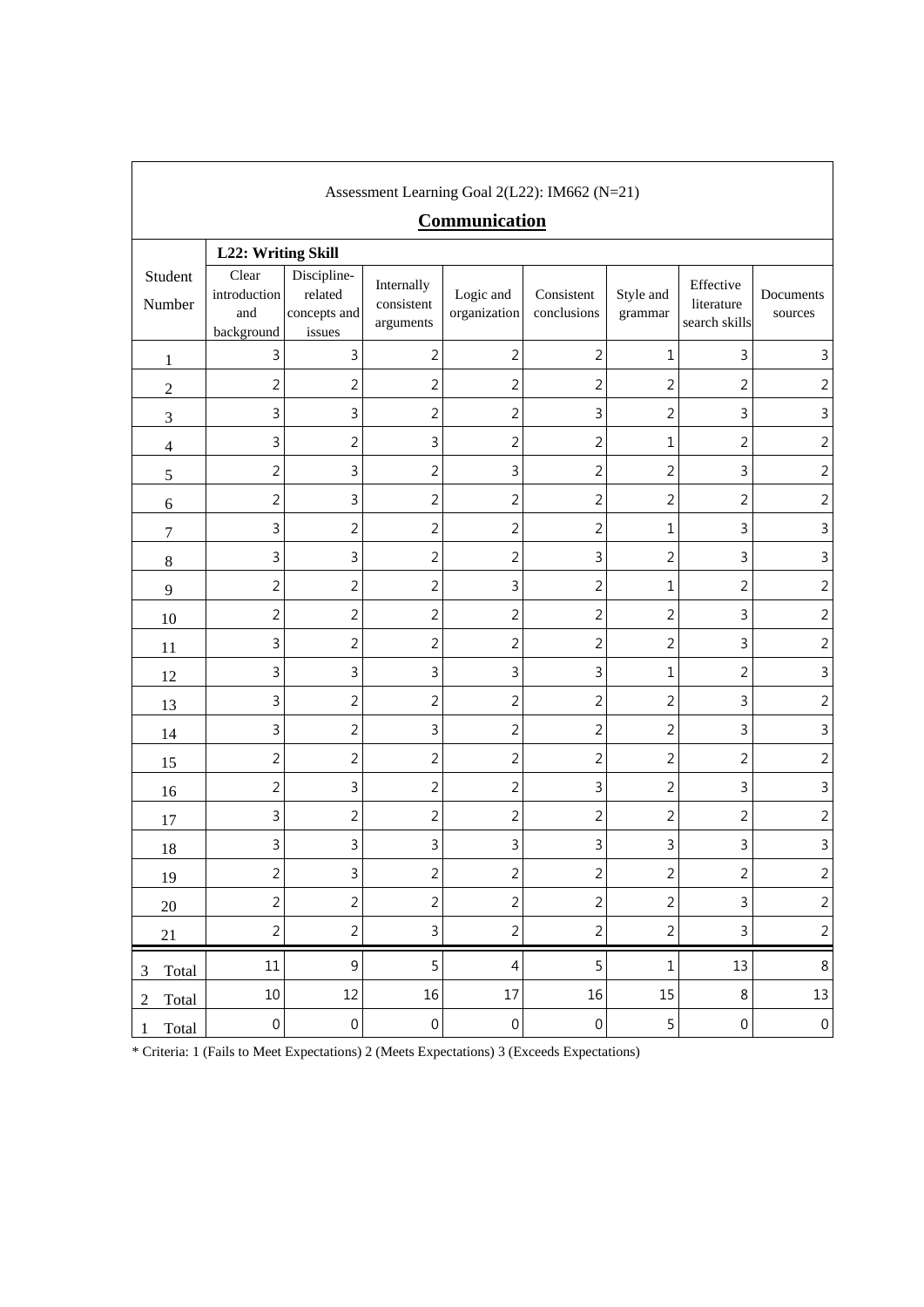| Assessment Learning Goal 2(L23): IM662 (N=21, 9 Teams) |                      |                                                        |                |                |  |  |  |  |
|--------------------------------------------------------|----------------------|--------------------------------------------------------|----------------|----------------|--|--|--|--|
|                                                        | <b>Communication</b> |                                                        |                |                |  |  |  |  |
|                                                        | L23: Teamwork        |                                                        |                |                |  |  |  |  |
| Team<br>Number                                         | Commitment           | Balance between task<br>and interpersonal<br>relations | Contributions  | Stays on track |  |  |  |  |
| 1                                                      | 3                    | 2                                                      | 3              | 3              |  |  |  |  |
| $\overline{2}$                                         | $\overline{2}$       | 2                                                      | $\overline{2}$ | 3              |  |  |  |  |
| 3                                                      | 3                    | 3                                                      | 3              | 3              |  |  |  |  |
| 4                                                      | $\overline{2}$       | 2                                                      | 3              | $\overline{2}$ |  |  |  |  |
| 5                                                      | 2                    | $\overline{2}$                                         | 3              | 2              |  |  |  |  |
| 6                                                      | $\overline{2}$       | 3                                                      | 3              | 2              |  |  |  |  |
| 7                                                      | $\overline{2}$       | 2                                                      | 2              | 2              |  |  |  |  |
| 8                                                      | $\overline{2}$       | 3                                                      | 2              | 2              |  |  |  |  |
| 9                                                      | 3                    | 3                                                      | 2              | 3              |  |  |  |  |
| Total<br>3                                             | 3                    | 4                                                      | 5              | 4              |  |  |  |  |
| Total<br>2                                             | 6                    | 5                                                      | 4              | 5              |  |  |  |  |
| Total                                                  | $\mathbf{0}$         | $\mathbf 0$                                            | 0              | 0              |  |  |  |  |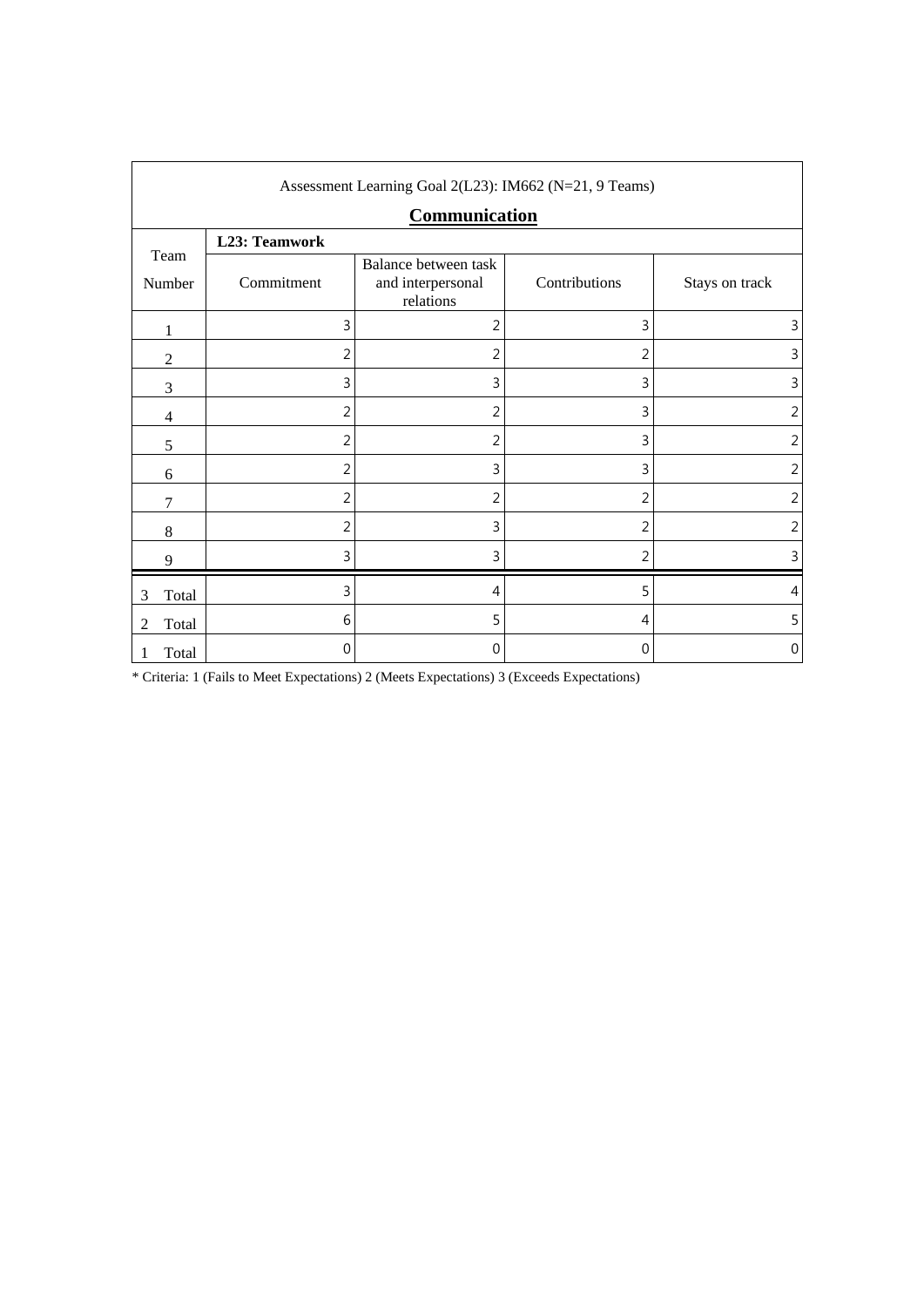| Assessment Learning Goal 3(L31): IM662 (N=21)                                                |                                        |                               |                       |                                                                            |                               |                 |                             |
|----------------------------------------------------------------------------------------------|----------------------------------------|-------------------------------|-----------------------|----------------------------------------------------------------------------|-------------------------------|-----------------|-----------------------------|
| <b>Strategic Thinking &amp; Cross-disciplinary Competency</b>                                |                                        |                               |                       |                                                                            |                               |                 |                             |
| L31: Using appropriate analytical techniques to solve business problems and will demonstrate |                                        |                               |                       |                                                                            |                               |                 |                             |
| Student                                                                                      | the ability of sound business judgment |                               |                       |                                                                            |                               |                 |                             |
| Number                                                                                       | Factual<br>knowledge                   | strategic<br>analytical Tools | financial<br>analysis | Application of Application of Identification of<br>case<br>problems/issues | Generation of<br>alternatives | Recommendations | <b>Business</b><br>judgment |
| 1                                                                                            | 3                                      | 3                             | $\overline{2}$        | 3                                                                          | $\overline{2}$                | 2               | 3                           |
| $\overline{2}$                                                                               | $\sqrt{2}$                             | $\mathsf 3$                   | $\overline{2}$        | 2                                                                          | $\overline{2}$                | 2               | 3                           |
| 3                                                                                            | $\mathsf 3$                            | $\overline{2}$                | 3                     | 3                                                                          | $\overline{2}$                | 3               | 2                           |
| $\overline{4}$                                                                               | 3                                      | 3                             | $\overline{2}$        | 2                                                                          | 2                             | 2               | 3                           |
| $\sqrt{5}$                                                                                   | $\overline{2}$                         | 3                             | $\overline{2}$        | 3                                                                          | 3                             | 2               | $\overline{2}$              |
| 6                                                                                            | 3                                      | $\overline{2}$                | 3                     | 2                                                                          | 2                             | $\overline{2}$  | 3                           |
| $\tau$                                                                                       | 3                                      | 3                             | $\sqrt{2}$            | 2                                                                          | $\overline{2}$                | $\overline{2}$  | $\overline{2}$              |
| 8                                                                                            | $\overline{2}$                         | $\mathsf 3$                   | $\overline{2}$        | 3                                                                          | $\overline{2}$                | $\mathbf{3}$    | 3                           |
| 9                                                                                            | $\overline{2}$                         | $\mathsf 3$                   | $\overline{2}$        | 3                                                                          | 3                             | $\overline{2}$  | $\overline{2}$              |
| 10                                                                                           | 3                                      | 3                             | $\overline{2}$        | 2                                                                          | 3                             | $\overline{c}$  | 3                           |
| 11                                                                                           | 3                                      | $\mathsf 3$                   | 3                     | 3                                                                          | $\overline{2}$                | $\mathbf{3}$    | 2                           |
| 12                                                                                           | $\mathbf{3}$                           | $\mathsf 3$                   | $\overline{2}$        | 3                                                                          | $\overline{2}$                | 3               | 3                           |
| 13                                                                                           | $\mathsf 3$                            | $\sqrt{2}$                    | $\overline{2}$        | $\overline{2}$                                                             | $\mathsf 3$                   | $\overline{2}$  | $\overline{2}$              |
| 14                                                                                           | 3                                      | 3                             | $\sqrt{2}$            | $\overline{2}$                                                             | 3                             | $\sqrt{2}$      | $\overline{2}$              |
| 15                                                                                           | $\overline{2}$                         | $\mathsf 3$                   | 3                     | 2                                                                          | $\overline{2}$                | $\overline{2}$  | 3                           |
| 16                                                                                           | 3                                      | $\overline{2}$                | 3                     | 3                                                                          | $\overline{2}$                | 3               | 3                           |
| 17                                                                                           | 3                                      | $\overline{2}$                | $\overline{2}$        | 3                                                                          | 3                             | 3               | $\overline{2}$              |
| 18                                                                                           | 3                                      | 3                             | $\sqrt{2}$            | 3                                                                          | 3                             | $\sqrt{2}$      | 3                           |
| 19                                                                                           | $\mathsf{3}$                           | $\mathsf 3$                   | $\sqrt{2}$            | $\mathsf 3$                                                                | $\overline{2}$                | $\sqrt{2}$      | $\mathsf 3$                 |
| 20                                                                                           | 3                                      | 3                             | $\sqrt{2}$            | 3                                                                          | $\overline{2}$                | $\overline{2}$  | $\mathsf{3}$                |
| 21                                                                                           | $\mathsf{3}$                           | $\mathsf{3}$                  | $\overline{2}$        | $\mathsf 3$                                                                | $\overline{2}$                | $\sqrt{2}$      | $\mathsf{3}$                |
| 3 Total                                                                                      | 16                                     | 16                            | 5                     | 13                                                                         | 7                             | 6               | 13                          |
| 2 Total                                                                                      | 5                                      | 5                             | 16                    | 8                                                                          | 14                            | 15              | $\,8\,$                     |
| 1 Total                                                                                      | $\boldsymbol{0}$                       | $\boldsymbol{0}$              | $\boldsymbol{0}$      | $\boldsymbol{0}$                                                           | $\mathbf 0$                   | $\mathbf 0$     | $\boldsymbol{0}$            |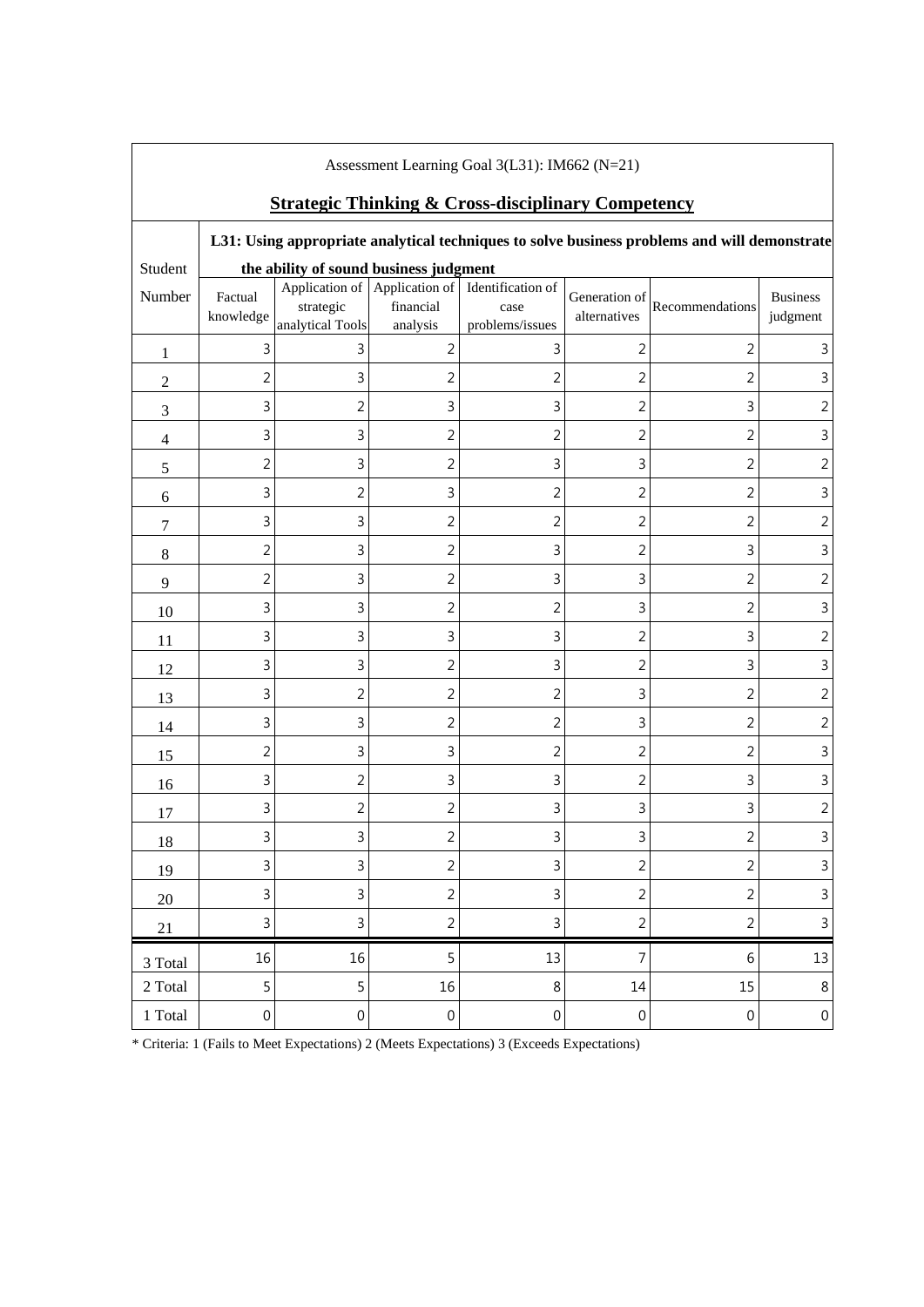| Assessment Learning Goal 3(L32): IM621 (N=43) |                                                                                                               |                |                |                |                |                |  |
|-----------------------------------------------|---------------------------------------------------------------------------------------------------------------|----------------|----------------|----------------|----------------|----------------|--|
|                                               | <b>Strategic Thinking &amp; Cross-disciplinary Competency</b><br>L32: Synthesizing different discipline areas |                |                |                |                |                |  |
| Student                                       | Consideration                                                                                                 | Management     | Discipline     | Intellectual   | Horizontal     | Vertical       |  |
| Number                                        |                                                                                                               | principle      | knowledge      | sensitivity    | synthesis      | synthesis      |  |
| 1                                             | 3                                                                                                             | $\overline{2}$ | 2              | $\mathsf 3$    | 3              | 3              |  |
| $\overline{2}$                                | 3                                                                                                             | $\mathsf 3$    | 3              | $\mathsf 3$    | 3              | 3              |  |
| 3                                             | 2                                                                                                             | 3              | $\overline{c}$ | $\overline{c}$ | 2              | 3              |  |
| $\overline{4}$                                | 3                                                                                                             | $\overline{c}$ | $\overline{c}$ | $\overline{2}$ | 3              | 3              |  |
| 5                                             | 3                                                                                                             | 3              | 3              | $\overline{c}$ | $\overline{2}$ | $\overline{2}$ |  |
| 6                                             | $\overline{2}$                                                                                                | $\overline{c}$ | $\overline{c}$ | $\mathsf 3$    | 2              | $\mathsf 3$    |  |
| $\tau$                                        | $\overline{2}$                                                                                                | $\mathsf 3$    | $\overline{c}$ | $\mathsf 3$    | $\overline{2}$ | $\mathsf 3$    |  |
| $8\,$                                         | 3                                                                                                             | $\overline{c}$ | 3              | $\overline{c}$ | 3              | $\overline{2}$ |  |
| 9                                             | 3                                                                                                             | 3              | $\overline{2}$ | $\overline{2}$ | 3              | $\mathsf{3}$   |  |
| 10                                            | $\overline{2}$                                                                                                | 3              | $\overline{c}$ | 3              | $\overline{2}$ | $\mathsf 3$    |  |
| 11                                            | 3                                                                                                             | $\overline{c}$ | $\overline{c}$ | $\mathsf{3}$   | $\overline{2}$ | $\overline{2}$ |  |
| 12                                            | 2                                                                                                             | 3              | $\overline{c}$ | $\overline{2}$ | $\overline{2}$ | 3              |  |
| 13                                            | 3                                                                                                             | $\overline{c}$ | 3              | $\overline{2}$ | $\overline{2}$ | $\overline{2}$ |  |
| 14                                            | 3                                                                                                             | $\overline{c}$ | 3              | $\mathsf 3$    | 3              | 3              |  |
| 15                                            | 2                                                                                                             | 3              | 3              | $\overline{2}$ | 2              | 3              |  |
| 16                                            | 2                                                                                                             | 3              | $\overline{c}$ | 3              | 2              | 2              |  |
| 17                                            | 3                                                                                                             | 3              | 3              | $\overline{2}$ | 2              | 3              |  |
| 18                                            | 3                                                                                                             | 3              | $\overline{2}$ | $\mathsf 3$    | 3              | $\mathsf 3$    |  |
| 19                                            | $\overline{2}$                                                                                                | $\mathsf 3$    | $\overline{c}$ | $\overline{2}$ | $\overline{2}$ | 3              |  |
| $20\,$                                        | $\sqrt{2}$                                                                                                    | $\mathsf{3}$   | 3              | $\mathsf 3$    | $\sqrt{2}$     | $\overline{c}$ |  |
| 21                                            | $\mathsf{3}$                                                                                                  | $\mathsf{3}$   | 3              | $\mathsf 3$    | 3              | $\overline{c}$ |  |
| $22\,$                                        | 3                                                                                                             | $\overline{2}$ | $\overline{2}$ | $\overline{2}$ | $\overline{2}$ | $\mathsf{3}$   |  |
| $23\,$                                        | $\overline{2}$                                                                                                | $\overline{2}$ | $\overline{2}$ | $\sqrt{2}$     | 3              | $\mathsf{3}$   |  |
| 24                                            | $\overline{2}$                                                                                                | $\overline{2}$ | $\overline{c}$ | $\mathbf{3}$   | $\overline{2}$ | $\overline{c}$ |  |
| 25                                            | 3                                                                                                             | $\mathsf{3}$   | $\overline{2}$ | $\mathsf 3$    | $\overline{2}$ | $\mathsf{3}$   |  |
| $26\,$                                        | 3                                                                                                             | $\overline{2}$ | 3              | $\sqrt{2}$     | 3              | $\mathsf{3}$   |  |
| $27\,$                                        | 3                                                                                                             | $\overline{2}$ | $\overline{2}$ | $\mathsf 3$    | $\overline{2}$ | $\sqrt{2}$     |  |
| $28\,$                                        | 3                                                                                                             | $\overline{3}$ | $\overline{2}$ | 3              | $\overline{2}$ | $\overline{c}$ |  |
| 29                                            | 3                                                                                                             | $\overline{2}$ | 3              | $\overline{2}$ | $\overline{2}$ | $\mathsf{3}$   |  |
| $30\,$                                        | $\mathsf{3}$                                                                                                  | $\mathsf{3}$   | 3              | $\mathsf 3$    | $\overline{2}$ | $\mathsf{3}$   |  |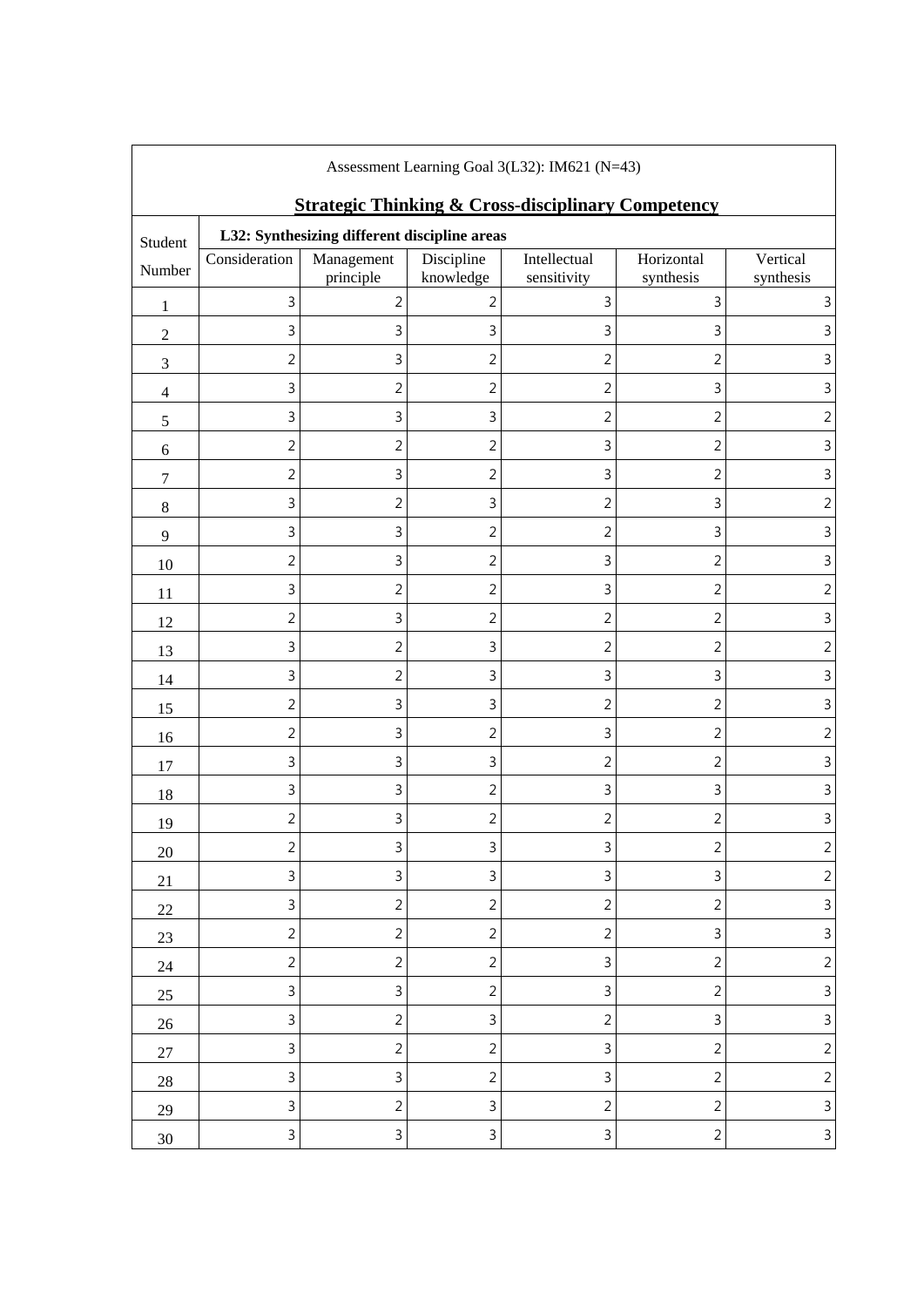| 31             | 3                | $\mathsf{3}$     | $\overline{2}$ | 3                | $\overline{2}$   | $\overline{2}$   |
|----------------|------------------|------------------|----------------|------------------|------------------|------------------|
| 32             | $\overline{2}$   | $\overline{c}$   | $\overline{2}$ | $\overline{2}$   | $\overline{2}$   | $\overline{2}$   |
| 33             | $\overline{2}$   | $\mathsf{3}$     | 3              | $\overline{2}$   | 3                | 3                |
| 34             | 3                | $\overline{c}$   | $\overline{2}$ | 3                | $\overline{2}$   | 3                |
| 35             | 3                | $\mathsf{3}$     | 3              | $\overline{2}$   | $\overline{2}$   | $\overline{2}$   |
| 36             | $\overline{2}$   | $\overline{c}$   | $\overline{2}$ | 3                | 3                | $\overline{2}$   |
| 37             | $\overline{2}$   | $\overline{c}$   | $\overline{c}$ | 3                | $\sqrt{2}$       | 3                |
| 38             | $\overline{2}$   | $\mathsf 3$      | $\overline{2}$ | $\overline{2}$   | $\overline{2}$   | $\mathsf 3$      |
| 39             | 3                | $\mathsf 3$      | 3              | 3                | $\overline{2}$   | $\sqrt{2}$       |
| 40             | $\overline{2}$   | $\mathsf 3$      | $\overline{2}$ | 3                | $\overline{2}$   | $\mathsf 3$      |
| 41             | $\overline{2}$   | $\overline{c}$   | $\overline{2}$ | 3                | $\overline{2}$   | $\overline{2}$   |
| 42             | $\overline{2}$   | $\overline{c}$   | 3              | $\overline{2}$   | $\overline{2}$   | $\mathbf{3}$     |
| 43             | $\overline{2}$   | $\overline{c}$   | 3              | $\overline{2}$   | 3                | $\overline{2}$   |
| $3$ Total $\,$ | 23               | 23               | 17             | 23               | $13\,$           | 26               |
| 2 Total        | 20               | 20               | 26             | 20               | 30               | $17\,$           |
| 1 Total        | $\boldsymbol{0}$ | $\boldsymbol{0}$ | $\,0\,$        | $\boldsymbol{0}$ | $\boldsymbol{0}$ | $\boldsymbol{0}$ |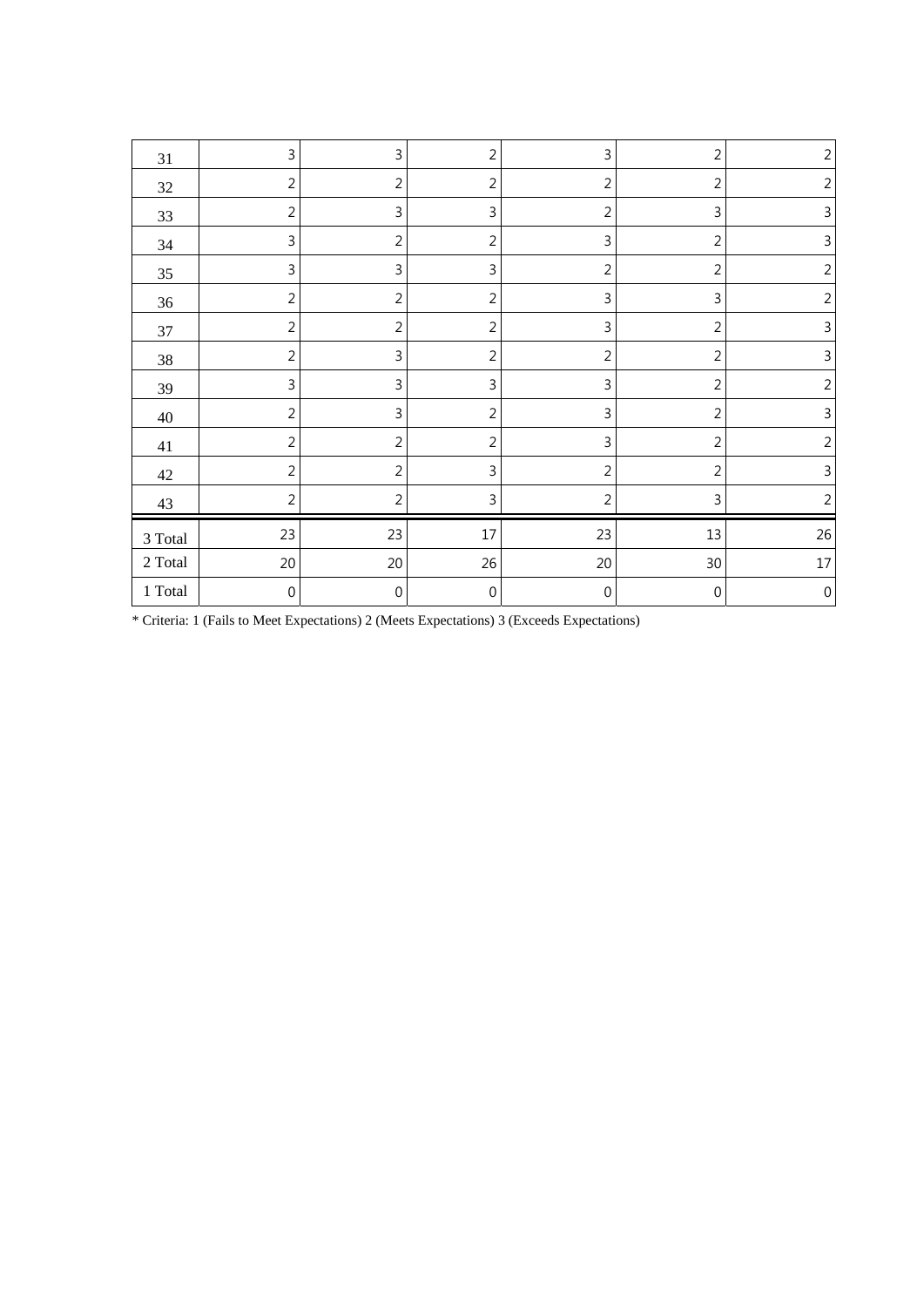| Assessment Learning Goal 4(L41): IM554 (N=9) |                                                                                  |                                                      |  |  |  |
|----------------------------------------------|----------------------------------------------------------------------------------|------------------------------------------------------|--|--|--|
| Domain expertise in IT and Media Industry    |                                                                                  |                                                      |  |  |  |
| Student                                      | L41: Building IT/Media industry specific knowledge and understand the key issues |                                                      |  |  |  |
| Number                                       | Build industry specific knowledge                                                | Understand the key issues of business<br>environment |  |  |  |
| 1                                            | $\overline{2}$                                                                   | $\overline{2}$                                       |  |  |  |
| $\overline{2}$                               | 3                                                                                | 3                                                    |  |  |  |
| 3                                            | 3                                                                                | 3                                                    |  |  |  |
| $\overline{4}$                               | $\overline{2}$                                                                   | $\overline{2}$                                       |  |  |  |
| $\sqrt{5}$                                   | 3                                                                                | 3                                                    |  |  |  |
| 6                                            | 3                                                                                | 3                                                    |  |  |  |
| $\tau$                                       | 3                                                                                | $\overline{2}$                                       |  |  |  |
| $\,8\,$                                      | 3                                                                                | 3                                                    |  |  |  |
| 9                                            | $\overline{2}$                                                                   | $\overline{2}$                                       |  |  |  |
| 3 Total                                      | 6                                                                                | 5                                                    |  |  |  |
| 2 Total                                      | 3                                                                                | 4                                                    |  |  |  |
| 1 Total                                      | $\boldsymbol{0}$                                                                 | 0                                                    |  |  |  |